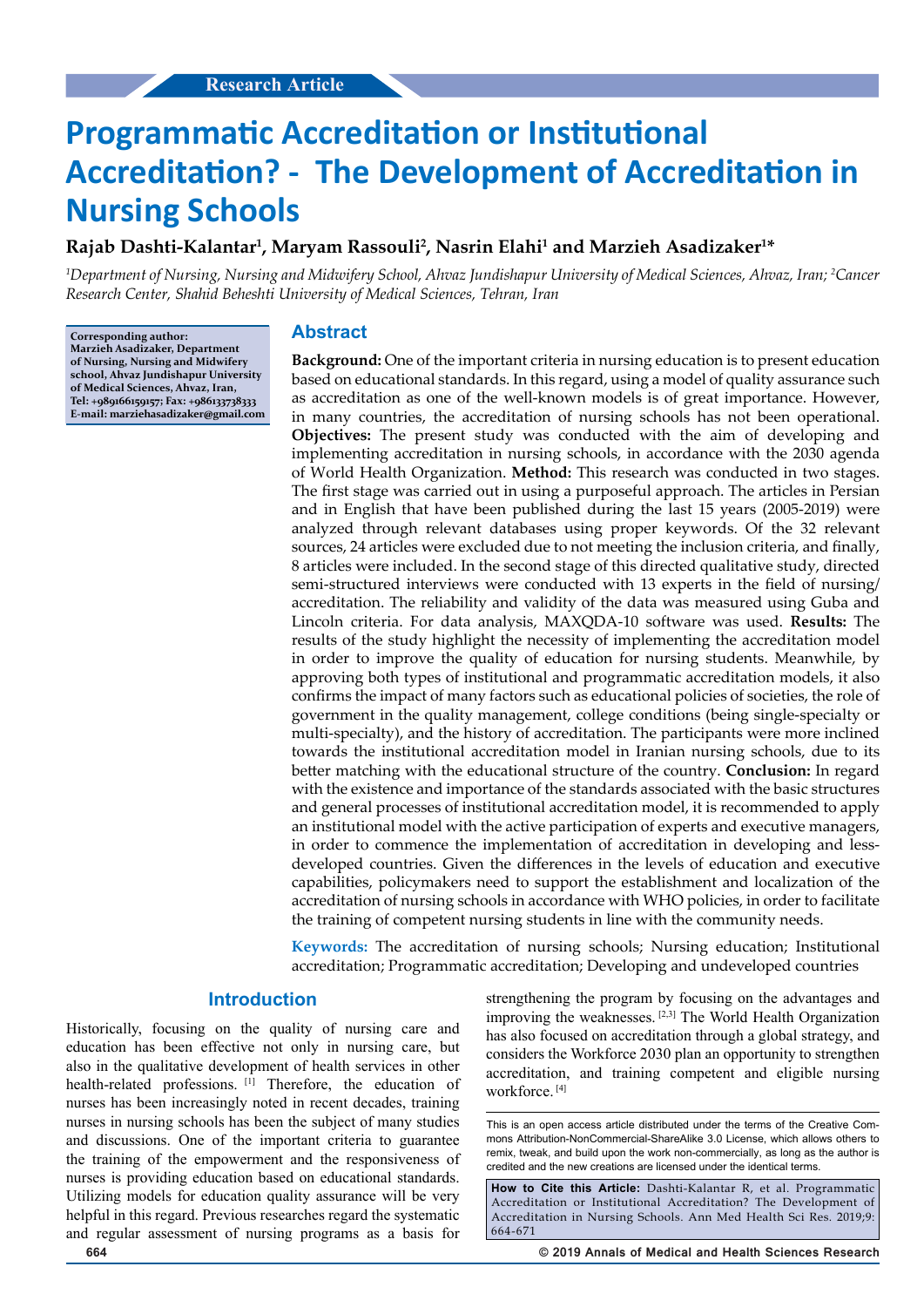Accordingly, the WHO recommends that educational institutions establish accreditation mechanisms by 2020 as an appropriate criterion for the implementation and assessment of nursing programs, public responsiveness towards the community, the development of programs based on missions and objectives, and their compliance with national standards. [5] Due to its dynamism, quality assurance models seriously focus on accreditation, because a fundamental aspect of accreditation is its continuous improvement and upgrading to a higher level. [6,7] In addition, accreditation can also play an important role in the stabilization of performance, the enhancement of quality and the motivation to change. [2]

Now, after decades of implementing accreditation in nursing schools, nursing-specific accreditation has not yet been operational in many developing and less-developed countries, though its importance has been widely recognized in nursing education. This issue can lead to challenges in the development of accreditation, and as a result, quality assurance in nursing schools. For nursing education institutions, various types of accreditation are defined under titles like programmatic accreditation and institutional accreditation. Institutional accreditation assesses the educational capabilities of universities and colleges or schools. In this type of accreditation, regional or national monitoring is usually done. The allocation of state funding to institutions and students generally depends on their institutional accreditation status. [8] In programmatic accreditation, the curricula of universities are assessed, especially those related to specific professions [9] such as laws, nursing and engineering. Programmatic accreditation indicates that the standards established for a particular discipline are specifically approved. [10]

The nature of quality improvement programs, including accreditation, shows that discussing the current issues and challenges is one of the most important factors in developing them. What is obtained from the previous studies is that there are a limited number of analyses done on various types of accreditation of educational institutions in the field of nursing, and different countries have implemented either programmatic or institutional accreditation, based on specific circumstances. [11] In this regard, many developing and less-developed countries are also attempting to adopt the accreditation standards of developed countries in order to implement accreditation. But due to the differences in structures, available resources, and also social and cultural conditions in different countries, this issue poses a major challenge and problem in terms of how to purposefully develop the accreditation model and the achieve its goals. Despite the fact that the WHO emphasizes the development of accreditation as a model approved by governments in order to formalize it and to finance quality improvement programs, [12] achieving accreditation goals requires its localization and compliance with political, social and educational structures.

Given the differences in accreditation models in nursing and the differences between various communities, a question arises: "Which type of accreditation has priority in the initial stages of the implementation of accreditation in nursing schools, institutional accreditation or programmatic accreditation?" Thus in the first step, the need for a guideline to choose between

institutional accreditation and programmatic accreditation in nursing schools is totally serious, especially in the developing and the less-developed countries. To this end, the present study was conducted with the aim of explaining the features of institutional accreditation and programmatic accreditation in nursing schools. The results of the study, as a guide to decisionmaking, can be used and referred to by nursing policy-makers at the macro level, by planners and experts in the field of accreditation and quality improvement at the moderate level, and by the managers of nursing schools at the executive level.

## **Materials and Methods**

This study was conducted in two stages. In the first stage, institutional accreditation and programmatic accreditation were reviewed and compared through literature review. To this end, available sources were investigated using eligible databases and library sources. Both Persian and English papers in the field of nursing school's accreditation published during the last 15 years (2005-2019) in the databases SID, Iran-Medex, Magiran, as well as PubMed, Ovid, Science Direct, CINAHL, and Google Scholar were reviewed by using the keywords accreditation, nursing school accreditation, nursing college accreditation, programmatic accreditation, and institutional accreditation. The exclusion criteria included the letters to the editors, books, book reviews and articles presented at conferences. The articles were reviewed based on the research objectives using (Preferred Reporting Items for Systematic Reviews and Meta-Analyses) PRISMA approach. [13] In the initial review, 32 papers were extracted. Then, after reviewing the abstracts, 24 articles were excluded; 17 of them were not nursing-specific, 5 were book reviews or letters to the editors, and 2 had inaccessible full text. Finally, the full texts of 8 articles related to the research were examined [Figure 1].

In the second stage, a content analysis qualitative study was carried out using directed approach. In this study, the factors extracted from the first stage formed the initial structure of the second stage, as a guide. The research population consisted of nursing experts and accreditation specialists and experts from nursing schools, universities or the Ministry of Health and Medical Education. The participants were selected through purposeful sampling. Data collection was continued until data saturation.<sup>[14]</sup>

## **Data collection methods and tools**

In this part of the study, data was collected through semistructured interviews. The interviews began with open-ended questions like "How do you assess nursing education in Iran?" or "What can be done to improve the quality of nursing education?" Then, according to the responses and to give them a deeper perspective, follow-up and exploratory questions were asked, such as "Could you give more explanations in this regard?" or "What are the features of your desirable criteria?" After obtaining the participants' consent, each interview was tape-recorded and then written down on paper for analysis. [15] While conducting interviews, methods such as making field notes were also used. In order to increase the accuracy of the gathered data, the researcher repeatedly listened to the interviews. In addition, the conversations were compared to the written data in order to avoid contradictions.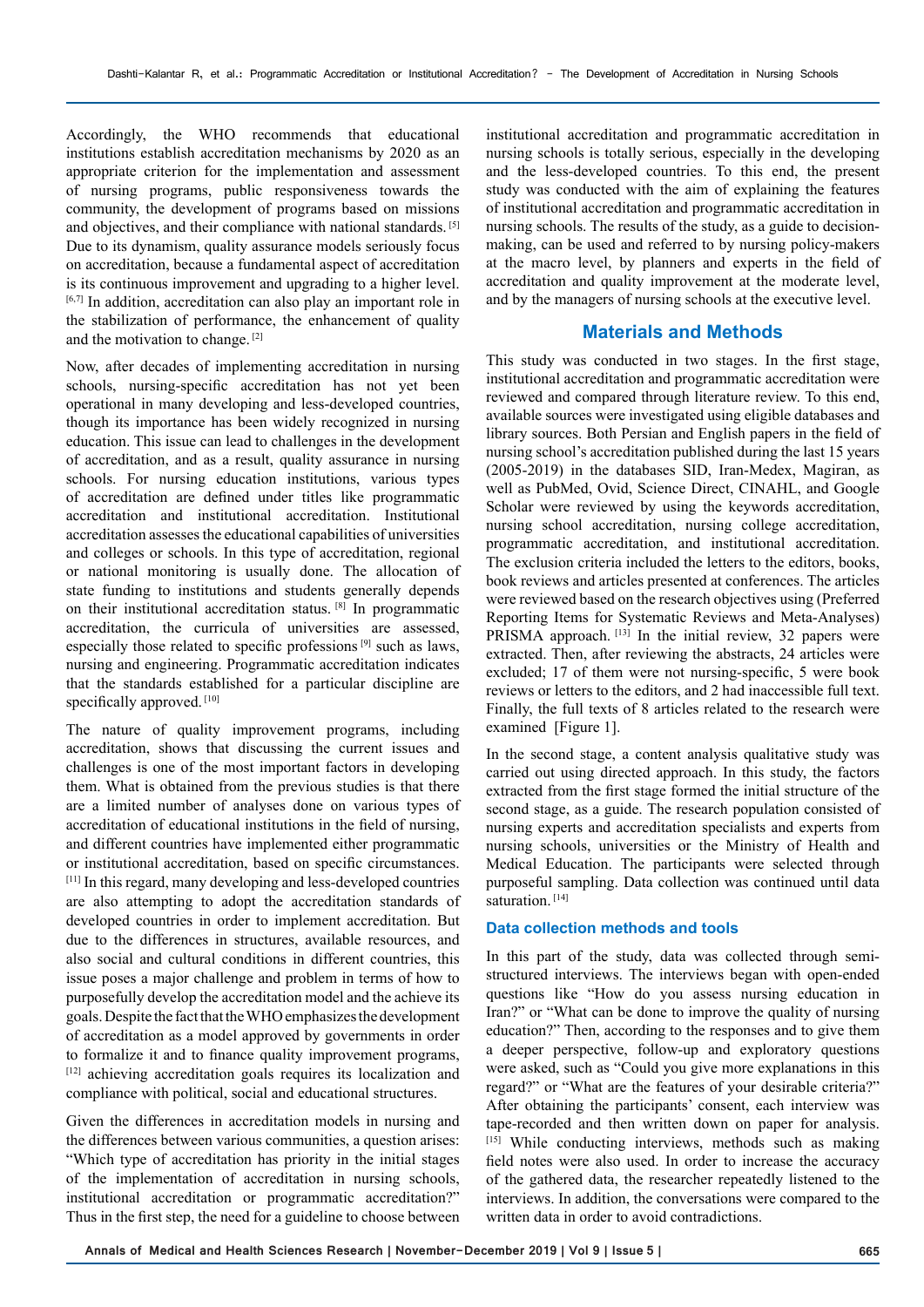

**Figure 1:** Article selection diagram.

#### **Data analysis**

In order to analyze the data, directed content analysis method provided by Elo & Kyngäs, has been used. Directed content analysis consists of the three phases of preparation, organizing and reporting. [16] In the preparation phase, measures were aimed at selecting the participants as well as preparing the interview conditions and the questions. The organizing phase consisted of the interviews and their precise but flexible codification. In this phase, it was attempted to extract all the concepts by reviewing and re-codifying the study. In the reporting phase, the results of the previous phases were summarized and prepared for publication after editing. Guba and Lincoln criteria were also used in order to assess and ensure the accuracy and the validity of the findings: dependability, confirmability, transferability, and credibility. [17] The researcher made efforts to meet the above criteria through carefully choosing the participants, having long-term contacts with participants and gaining their trust, integrating data collection methods (interviews, field notes, memoing), allocating sufficient time for conducting the interviews, concurrent data collection and analysis in order to record the findings, continuous review and comparison of data and classes in terms of similarities and differences, rechecking the findings with the participants, and providing conditional and extensive data analysis, along with deep and rich descriptions of research for readers. Data analysis was done using MAXQDA-10 software.

In order to observe the ethical principles in the research, an informed consent was obtained from the participants for its inclusion in the study prior to each interview. Data confidentiality was ensured in terms of protecting privacy, and accurate data maintenance and presentation.

### **Result**

# **The first stage**

In the literature review, 32 articles on the accreditation of nursing

and midwifery schools were reviewed and finally, 8 articles were included. Seven articles were in English published in foreign journals, and one in Farsi. Two studies were conducted in the United States and one study in each of the countries Australia, Iran, China, the Philippines, Afghanistan, and Lesotho [Table 1].<sup>[18-25]</sup>

Accreditation provides major benefits to nursing schools, nursing programs, and nursing graduates. It indicates that the nursing school or the program being implemented there is assessed. In addition, it paves the way for the verification of academic certificates and leads to the development of professional and educational skills for graduates.

#### **Programmatic accreditation**

Accreditation is a professional and specialty program that assesses and verifies curriculums. Programmatic accreditation illustrates the overall picture of the quality of the nursing program and its development, and is more affected by the standards approved by the accreditation agency. In order to receive certifications for programmatic accreditation, the school must include the highest set of approved professional and educational standards in its curriculum. Educational standards are developed by institutions and accreditation centers, and ensure that students completing the program meet the essential requirements for becoming capable nurses. Programmatic accreditation is a reliable tool for demonstrating the quality of nursing education programs which requires the development and adaptation of nursing education standards with significant and up-to-date scientific sources. However, various types of program accreditation implemented by different organizations may have differences at the first glance. Therefore, the development and implementation of accreditation standards should be monitored by skilled experts and professionals in the relevant field.

## **Institutional accreditation**

In the past decades, organizational theories have affected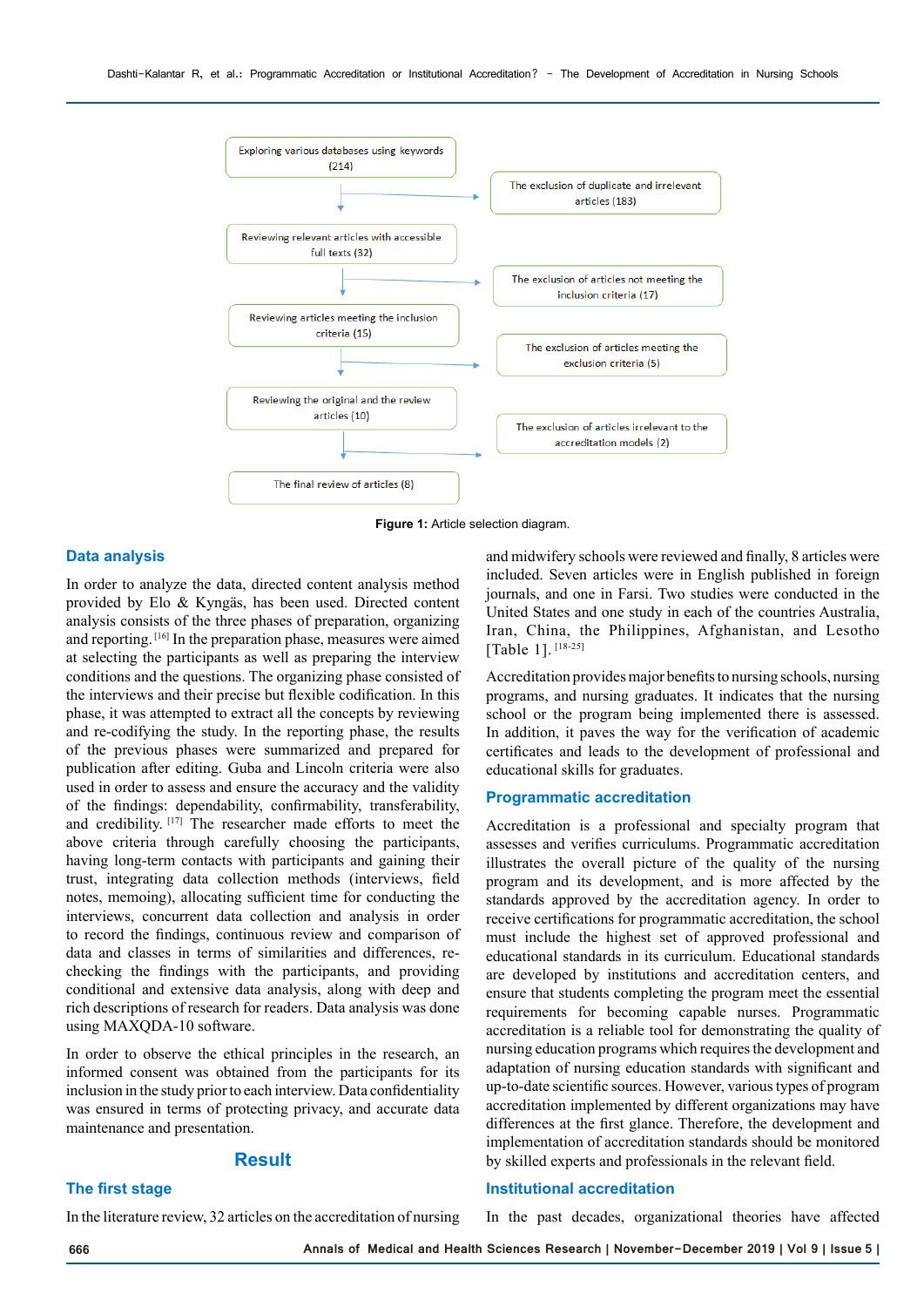|                                                                                                                                                                                        |                                                                                                                                                                                |                          |                                                                         |                                             | Table 1: The characteristics of studies conducted on the accreditation of medical schools.                                                                                                                                                                                                                                                                                                                                                                                                                                                                                                                                                             |
|----------------------------------------------------------------------------------------------------------------------------------------------------------------------------------------|--------------------------------------------------------------------------------------------------------------------------------------------------------------------------------|--------------------------|-------------------------------------------------------------------------|---------------------------------------------|--------------------------------------------------------------------------------------------------------------------------------------------------------------------------------------------------------------------------------------------------------------------------------------------------------------------------------------------------------------------------------------------------------------------------------------------------------------------------------------------------------------------------------------------------------------------------------------------------------------------------------------------------------|
| Authors/Title and Year                                                                                                                                                                 | Question/Research<br>Objectives                                                                                                                                                | Country                  | Tool                                                                    | Research Type<br>Framework                  | Results                                                                                                                                                                                                                                                                                                                                                                                                                                                                                                                                                                                                                                                |
| Cross-sectional description of nursing<br>and midwifery pre-service education<br>accreditation in east, central, and<br>southern Africa in 2013<br>McCarthy CF (2017) <sup>[18]</sup>  | education train quality<br>Helping the nursing<br>nurses                                                                                                                       | The African<br>Continent | researcher-made<br>questionnaire<br>Standard                            | Descriptive                                 | Institutions affiliated to the Accreditation Commission for Education in Nursing (ACEN) participate in<br>Recommending programmatic accreditation and implementing periodic revision of accreditation<br>the improvement of educational programs' quality.<br>standards                                                                                                                                                                                                                                                                                                                                                                                |
| Accreditation and its Relationship to the<br>Performance in the Nurse Licensure<br>Examination of Higher Education<br>Institutions in the Philippines<br>Dator W 2016 <sup>[19]</sup>  | performance in nursing<br>the accreditation and<br>relationship between<br>licensure exams<br>Investigating the                                                                | The Philippines          | school documents<br>Investigating the<br>and students'<br>results       | Correlational<br>descriptive                | The programmatic accreditation of nursing programs is implemented in most regions of the country.<br>To improve the quality of nursing education in The Philippines, accreditation needs to be developed<br>Students' performance in the nursing licensure exam is significantly correlated with accreditation.                                                                                                                                                                                                                                                                                                                                        |
| The accreditation of nursing education<br>Ralph N (2015) <sup>[20]</sup><br>in Australia.                                                                                              | the development of nursing<br>accreditation standards in<br>education at the national<br>Investigating the role of<br>board of Australia and<br>nursing and midwifery<br>level | Australia                | Text-review<br>checklist                                                | Descriptive,<br>exploratory                 | The development of national accreditation standards by the Australian Nursing and Midwifery Board<br>The limited number of studies done on the accreditation of nursing education programs along with<br>accreditation standards by well-known experts in accordance with research-based evidences<br>Emphasis on the development, implementation, and the monitoring of the implementation of<br>Emphasis on the improvement of nursing education through the accreditation standards<br>Emphasis on the ongoing development and enhancement of standards<br>the relevant processes in Australia and other countries<br>is considered an achievement. |
| Practical strategies for nursing<br>education program evaluation<br>Lewallen L.P $(2015)^{[21]}$                                                                                       | assessment of programs?<br>motivated for beginning<br>and implementing the<br>of nursing programs<br>and administrators<br>How are teachers                                    | The USA                  | Accreditation-<br>accreditation<br>documents<br>standards<br>checklist, | exploratory<br>descriptive,                 | Nursing programs should demonstrate their commitment to data collection and actions based on the<br>The assessment should be a part of everyday activities, because the quality is not something that<br>The assessment should focus on the advantages, and improving the weaknesses.<br>Performing regular assessments to strengthen the nursing program<br>Results should be shared with stakeholders.<br>findings of the assessment<br>can be easily achieved.                                                                                                                                                                                      |
| The implications of accreditation criteria<br>when transforming a traditional nursing<br>curriculum to a competency-based<br>Botma Y (2014) <sup>[22]</sup><br>curriculum              | assessment in the country<br>Determining the status<br>of nursing education                                                                                                    | Lesotho                  | Content analysis<br>interview                                           | exploratory<br>Descriptive                  | rofessional monitoring agencies should develop regulations, laws, and the minimum standards for the<br>Changing and supporting a competency-based curriculum requires an extensive empowerment of<br>Nursing instructors in Lesotho are committed to improving the situation through better nursing<br>Local, national and international cooperation should be established between the educational<br>education in the form of competency-based nursing programs.<br>accreditation of nursing schools and health care services.<br>institutions in order to promote nursing education.<br>nursing instructors.                                         |
| Education Standards in Iran Based on<br>Developing Clinical Nursing<br>International Standards<br>Naseri N (2010) <sup>[23]</sup>                                                      | accreditation standards of<br>clinical nursing education<br>The formulation of                                                                                                 | lran                     | Delphi technique,<br>literature review<br>questionnaire,                | exploratory<br>Descriptive,                 | Confirming the possibility of using international models for the initial formulation of standards.<br>Emphasis on the need for the compliance of the international standards with the educational<br>Proposing 55 localized standards for the accreditation of clinical nursing education<br>structures of the country                                                                                                                                                                                                                                                                                                                                 |
| quality of baccalaureate degree nursing<br>Accreditation standards for academic<br>programs in China<br>Meng M (2010) <sup>[24]</sup>                                                  | accreditation standards for<br>the promotion of nursing<br>education programs<br>The development of                                                                            | China                    | Interview                                                               | Mixed: content<br>analysis                  | to perform interdisciplinary clinical practices, the ability to use The Traditional Chinese Medicine, and<br>Emphasis on the educational objectives in compliance with the international competence, the ability<br>Confirming the necessity of the accreditation of nursing programs in China, and the improvement of<br>Providing accreditation standards for undergraduate nursing programs and accreditation tools in<br>the quality of undergraduate nursing programs<br>creativity.<br>China                                                                                                                                                     |
| The establishment of an accreditation<br>system for midwifery education in<br>quality during national expansion<br>Afghanistan: Maintaining<br>Jeffrey M et al. (2008) <sup>[25]</sup> | promotion of midwifery in<br>for the development and<br>The implementation of<br>an accreditation model<br>Afghanistan                                                         | Afghanistan              | Checklist, the<br>documents of<br>accreditation<br>schools              | (exploratory,<br>descriptive)<br>Case study | The need for the formulation of new standards defining higher levels of quality or a different<br>The development of midwifery education standards in Afghanistan<br>Quality should be considered a goal, not a task.<br>understanding of quality                                                                                                                                                                                                                                                                                                                                                                                                      |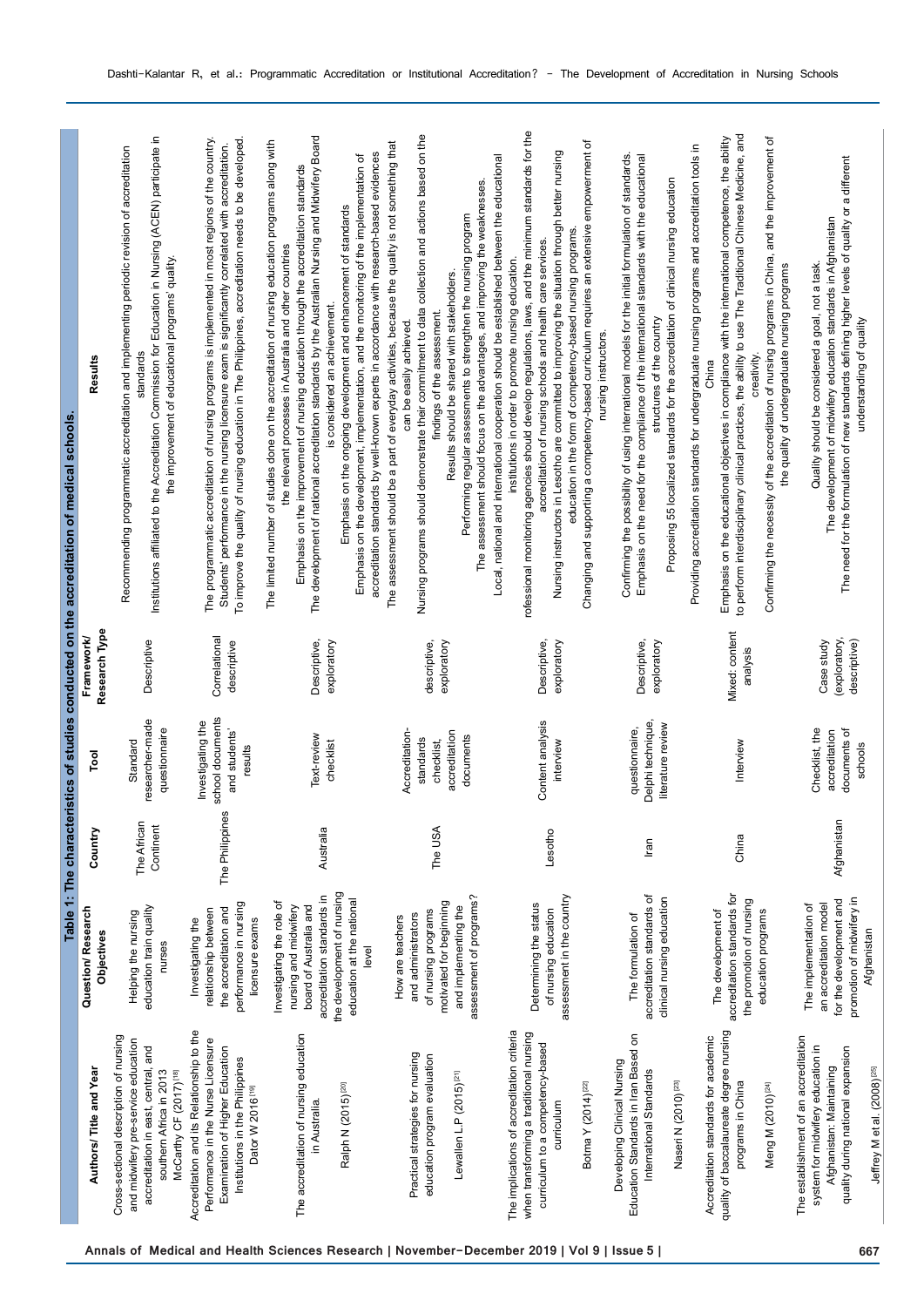qualitative studies in organizations. Accordingly, studies on education and curriculums in the organizations offering educational services have also been considered from an organizational point of view. In this regard, along with the expansion of educational institutions, a major part of institutional functions have focused on the quality of educational services and their improvement. Institutional accreditation is one of the criteria for the quality of higher education in each institution. It is a process in which the organization is assessed by the external third parties known as accreditation institutions. The institutional accreditation's being mandatory or voluntary varies from country to country or even from state to state in the same country depending on the educational rules and the political structure. It can also be done either regionally or nationally. Providing an educational certificate to colleges, after obtaining an initial authorization, may be done under the supervision of the Nursing Board, the Ministry of Education, or both.

#### **The second stage**

The participants in the second part of the study were 13 nursing experts and accreditation specialists affiliated to Iranian universities of medical sciences. The age range was from 38 to 61. Two of them held Masters, 10 had PhDs and one was a general practitioner. The shortest job experience was 8 years, and the longest was 33 years. Four of them were males and nine were females. The Professional opinions of nursing experts indicate the importance of accreditation and the positive outcome of both institutional accreditation and program accreditation models in the quality of nursing education. The themes related to the executive characteristics of accreditation in nursing schools (institutional and programmatic accreditation) are presented as examples in Table 2.

A participant who has experienced the implementation of both accreditation models as an internal evaluator at his/her college believes, "*Accreditation in our nursing school... has had impact on the quality of education; in other words, changes have happened. We have implemented both models of accreditation... accreditation in this case is much more coherent, more complete, and fully compatible with nursing and midwifery schools*." In

line with this opinion, another expert says, "*The fact is both models are useful, because accreditation is a way of measuring the quality and helps us develop our quality on the right path.*" From another perspective, some participants consider the implementation of accreditation or any quality improvement program as something related to the educational macro-policies of each country. For example, one of the participants, regardless of the method and the models under discussion, believes, "*Any type of monitoring or accreditation can have positive consequences*" and has no special idea about prioritizing any specific model at the executive level.

One of the participants with experiences in executive management in the field of accreditation says, "*Expert comments on this matter should be made by teachers and experts in the field of nursing*"; however, as an expert in the implementation of accreditation in nursing schools believes, "*In comparison, I think that programmatic accreditation is much more practical. This is my personal opinion since I've experienced both types of standards. As for B.Sc. in nursing (…) naturally, I believe that programmatic accreditation will be a priority*." Programmatic accreditation is also noteworthy for nursing professionals. Without ignoring the benefits of institutional accreditation model, one of the nursing professors finds the programmatic model more appropriate, "*The programmatic model can help us more. We can discover our weaknesses and find out the problems with education (…) We are trying, but we do not train good graduates*."

Nursing and accreditation experts participating in the study acknowledged the differences between the practice of programmatic and institutional accreditation, "*It can be said that institutional accreditation is the assessment of an*  institution at the macro level. In fact, all the units of the *institution should be assessed. But a specific or programmatic accreditation puts more emphasis on the quality assessment in an educational course or curriculum*." Accordingly, the experts with a general and comprehensive view of the quality improvement have supported institutional accreditation. "*In my opinion, assessments in nursing schools should be done at an* 

|                                         | Table 2: The themes related to the executive characteristics of nursing school's accreditation. |                                                                                          |                                                                                                                                                            |  |  |
|-----------------------------------------|-------------------------------------------------------------------------------------------------|------------------------------------------------------------------------------------------|------------------------------------------------------------------------------------------------------------------------------------------------------------|--|--|
| <b>The Main Theme</b>                   | Themes/<br><b>Categories</b>                                                                    | <b>Sub-Categories</b>                                                                    | Some of the Relevant Codes                                                                                                                                 |  |  |
| The Accreditation of<br>nursing schools | Institutional<br>accreditation                                                                  | Influenced by national/regional educational<br>policies at the macro level               | Standards are imposed by The Ministry.<br>We may give our opinions, but our duty is to implement the<br>common model in the country.                       |  |  |
|                                         |                                                                                                 | indirectly by the government                                                             | The provision of certificates, directly or Anyway, quality management is governmental in our country.<br>Assessments are done by the university's experts. |  |  |
|                                         |                                                                                                 | multidisciplinary schools                                                                | More appropriate outcome and impact in  Our universities are multidisciplinary;<br>Programmatic<br>accreditation involves us in several programs.          |  |  |
|                                         |                                                                                                 | Suitable for the development of structures<br>and curriculums                            | Our colleges have many problems.<br>In fact all the college's units should be assessed.<br>The quality of education is not only influenced by curriculums. |  |  |
|                                         | Programmatic<br>accreditation                                                                   | Influenced by the educational policies of the<br>institution/school/university           | Accreditation should be consistent with the educational needs of<br>the community<br>Each university should have its own duties.                           |  |  |
|                                         |                                                                                                 | accreditation institutions                                                               | The provision of certificate by professional It is necessary that the experts in each field monitor<br>accreditation.                                      |  |  |
|                                         |                                                                                                 | Suitable for the development of specialized educational problems.<br>nursing curriculums | Through programmatic accreditation we can find<br>our<br>Programmatic accreditation is more practical for the development<br>of the discipline.            |  |  |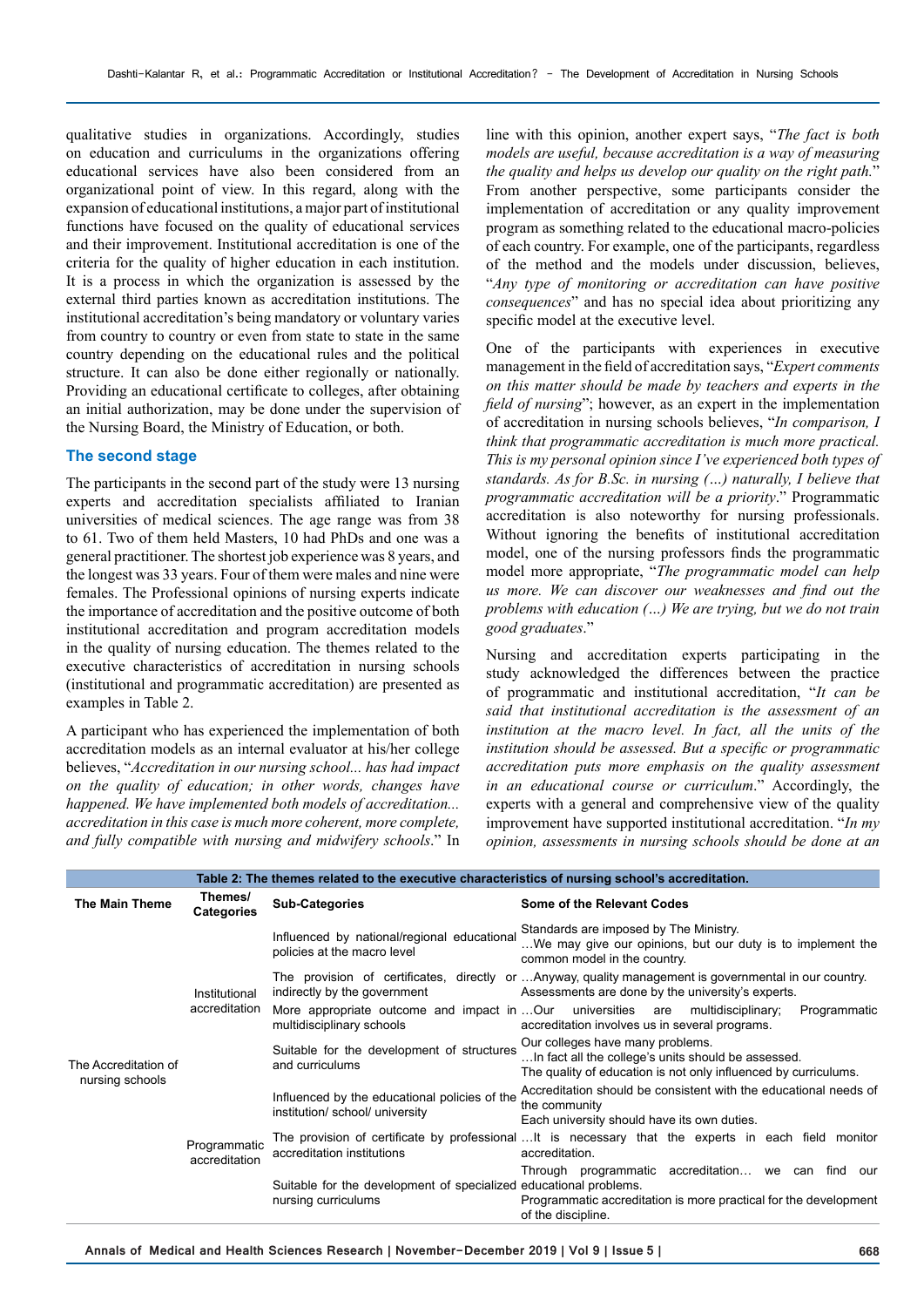*institutional level. Because we cannot just say that the quality of education in nursing students only depends on educational matters. Obviously, all the units have to cooperate in order to pave the way for the practice of education*", said a nurse administrator.

Considering the current status of nursing schools in Iran and the governmental structure of higher education centers, another participant believes that the only effective way in the current situation is to perform institutional accreditation. He says, "*In my opinion, the assessment should necessarily be done in the as an institutional one*." But other participants, despite the lack of explicit emphasis on the priority of the implementation of institutional accreditation model, suggested it as a basis for the implementation of accreditation in nursing schools. One mentions, "*I suggest that both models should be considered: the institutional accreditation as a basis for work along with which the programmatic accreditation*." Another participant regards the prioritization of one model over the other as impossible saying, "*It is not proper to say which should be implemented at first, because they are both complementary to one another*." However, later, by acknowledging that in the institutional accreditation, the structures and processes are more discussed, he says, "*Since processes and structures are discussed in the institutional accreditation, I think it's a good idea to begin the nursing accreditation with this model*."

Therefore, according to the viewpoints of most participants, it was evident that the use of a variety of standard assessment methods was approved in order to prevent mere documentation. Regardless of various types of accreditation models, participants emphasized that the priority should be given to making an objective and realistic assessment, as one mentions, "*Anyway, assessments should be evidence-based and not mere documentation*."

# **Discussion**

The reviewed sources repeatedly note that accreditation is a major principle for ensuring education and achieving organizational goals. [26,27] However, the present study was carried out in two stages due to the limited resources for providing an effective strategy for choosing the type and the method of implementing accreditation in nursing schools. Investigating the findings from both stages shows that accreditation is regarded and approved as a practical model in terms of quality improvement. In addition, the participants and reviewed sources approved the implementation of accreditation system as an effective, necessary and continuous model for quality improvement in nursing. Despite the consistency of results in favor of accreditation, the variety of accreditation types remains a major challenge in debates regarding the quality assurance and responsiveness in nursing schools. It should be acknowledged that the definition of standards cannot be a goal. Standards should be used in an accreditation model through which institutions will be able to observe continuous improvement in the quality of education. [28]

The review of sources confirmed the impact of the implementation of both types of programmatic and institutional accreditation models in the process of the accreditation of nursing schools. <sup>[27,29]</sup> However, the analysis of research results

somewhat prioritizes the implementation of institutional accreditation in nursing schools. This prioritization is more explicit for communities where there is governmental monitoring on nursing schools. Even in developed countries such as the United States, where programmatic accreditation comes first, most professional accreditation agencies appraise those educational institutions that have already been approved by one of the regional accreditation agencies. <sup>[30]</sup>

Most experts participating in the study also referred to various points in regard with the advantages of institutional accreditation in nursing schools. But none of them denied the advantages of programmatic accreditation. Perhaps the step-bystep and multi-stage development of accreditation is an effective strategy to benefit from the advantages of both institutional and programmatic accreditations. The previous studies also put emphasis on the continuous development of accreditation. The developing process of accreditation should not stop after its first achievement. [31]

As the process continues, new standards are defined that introduce and create a higher level of quality or a different understanding of quality. It makes sense that each educational system continuously moves towards quality improvement. But it is only desirable and achievable if there is a public acceptance and consensus upon it. [25] Accordingly, based on the review of national procedures and accreditation standards of each country, efforts should be made to establish and empower the accreditation of nursing and midwifery schools. [18] Therefore, a comprehensive initial assessment of the status of nursing schools as well as the expert opinions concerning an appropriate model and basic standards is necessary for the implementation of accreditation prior to any decision-making. Accreditation standards need to be developed by experts in the field of nursing and nursing education. Similarly, accreditation criteria and standards are formulated by professional groups and nursing experts, and it is necessary to review at least every 5 years in order to ensure that the standards are up-to-date and in line with daily needs. <a>[26]</a> In addition, studies regard short-term and longterm planning essential for success in the accreditation process. [32]

According to the results of the study, the current approach to accreditation standards is one of the important factors in the establishment and implementation of accreditation in nursing schools. The principles of a standard model should be based on the data indicating that adhering to standards and their implementation will ultimately enhance the outcome. [31] This concept in nursing schools means training nurses who have the capability to provide adequate and proper care for care seekers. In addition, as medical science education moves to competencybased education, [33] it is necessary to consider these principles in selecting the accreditation model and formulating its standards. In the Promoting Excellence in Nursing Education (PENE) model. Pross introduces the three main components of visionary caring leadership, expert faculty and dynamic curriculum in the promotion of nursing education programs. [34] Responding to the above items will be more possible in the form of an institutional accreditation model. Therefore, it is necessary to consider these items while choosing an accreditation model and formulating standards.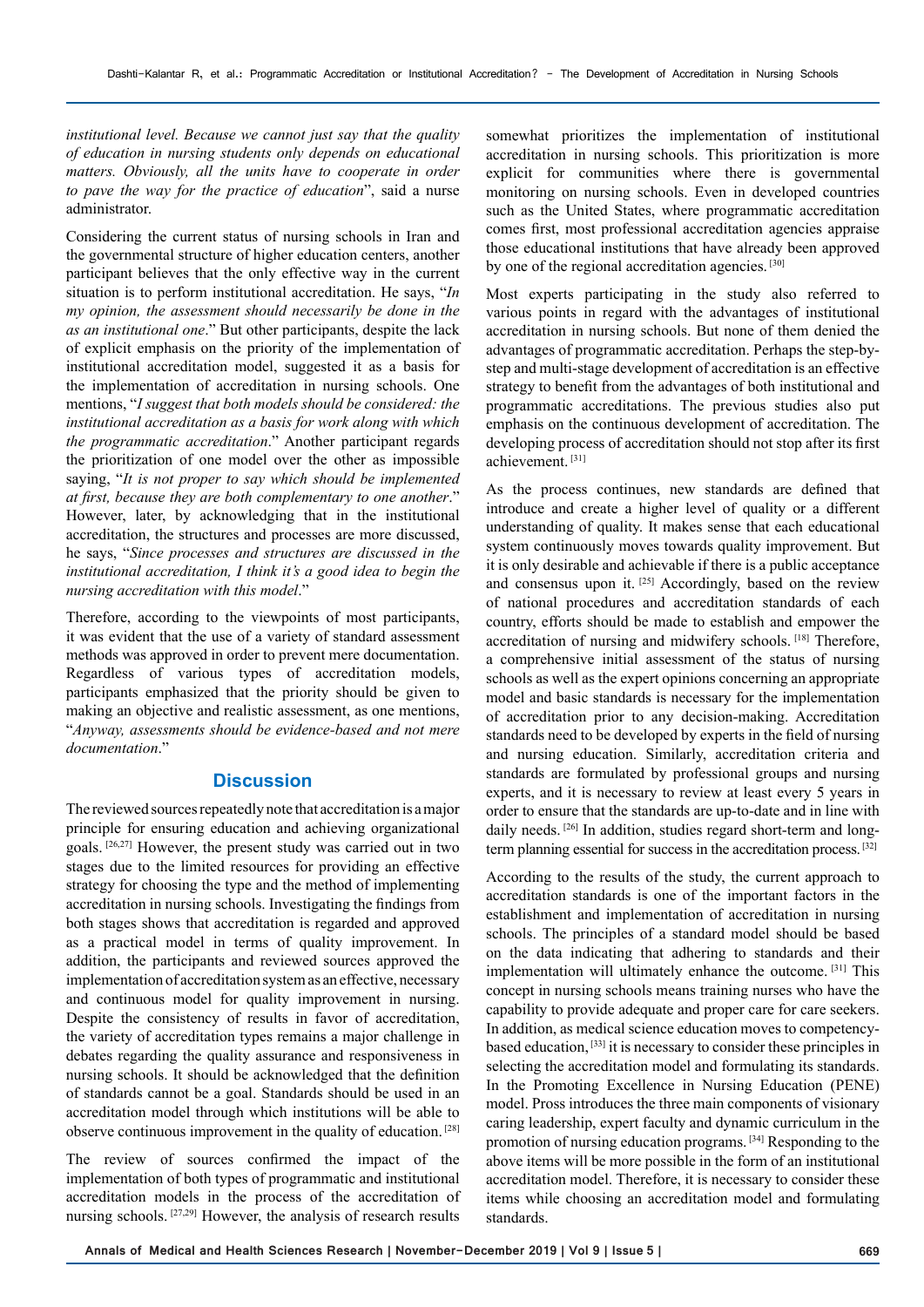In line with the results of the study, implementing the accreditation of nursing schools in each community should be based on the assessment of college situations, and in compliance with the executive structure and regional/national education macro-policies. Clearly, the early stages of implementing a successful accreditation model in nursing schools should not be an exception. McKimm believes that the status of current curriculums and the political and administrative structures of countries are influential even in later stages and during making decisions concerning the international or national implementation of accreditation. [35] Nevertheless, it should be acknowledged that none of these models alone provide a comprehensive approach to promotion, and the implementation of both accreditation models in later stages and during the completion of quality assurance model is recommended according to the opinions of the participants in the study. However, reaching assurance in this regard requires clear evidences of the impact of the implementation of accreditation on institutions, university programs and graduates.

# **Conclusion**

The overall result of this study shows that the accreditation model is a point of agreement among nursing experts and sources for the promotion of nursing education. Based on this study, both institutional and programmatic accreditation models can play an important role in the improvement of education quality in nursing schools because both models dynamically and continually seek to provide and promote educational effectiveness at the national or even global level. Naturally, with the approach chosen in each country for the establishment and selection of accreditation, challenges specific to the same community are revealed. In order to minimize the challenges ahead, more considerations should be given to choosing the accreditation approach. Considering that standards related to basic structures and general processes are further highlighted in the institutional accreditation model, it is recommended to use institutional model in the developing and less-developed countries in order to implement accreditation. In addition, the current and future deficiencies of the implementation of accreditation in each community should be investigated and resolved with the active participation of nursing executive managers and experts within the structure of that community. Due to the differences in the levels of education and executive capabilities, the mere adoption of models without localization -even from the developed countries- is not recommended because it makes the achievement of goals and the nature of accreditation in a logical consistency with standards and objectives more challenging.

Given the ever-increasing development of knowledge, it is essential that governments, especially in less-developed countries, support the establishment of structures for nursing school's accreditation, in line with the WHO policies in order to facilitate the training of graduates with the ability to provide safe care consistent with community needs. In regard with the limitations of this study in addressing the executive problems and barriers to the implementation of accreditation in different countries, it is recommended that future studies focus on these issues and challenges against the practical implementation of

accreditation in less-developed countries in order to facilitate the development of accreditation, especially institutional accreditation.

### **Competing Interest**

The authors declare that they have no competing interests.

## **Acknowledgments**

This article is the result of a Ph.D. dissertation in nursing conducted in the School of Nursing of Jundishapur University of Medical Sciences, Ahvaz, under the ethical code IR.AJUMS. REC.1396.839 and the design code U-96138. The authors truly appreciate the participants in the study as well as the Research Deputy of the School of Nursing, Ahvaz Jundishapur University for supporting this study.

#### **References**

- 1. Sheingold BH, Hahn JA. The history of healthcare quality: The first 100 years 1860–1960. International Journal of Africa Nursing Sciences. 2014;1:18-22.
- 2. Corso LC, Thomas CW. Driving change and reinforcing expectations by linking accreditation with programmatic and strategic priorities. 2018;24:109-113.
- 3. Johnson DM. Accreditation: How it works and is it working? The uncertain future of American Public Higher Education: Studentcentered strategies for sustainability. Cham: Springer International Publishing; 2019;175-191.
- 4. World Health Organization. Global strategy on human resources for health: Workforce 2030. 2016.
- 5. Ellis P, Halstead J. Understanding the Commission on Collegiate Nursing Education Accreditation Process and the Role of the Continuous Improvement Progress Report. Journal of Professional Nursing. 2012;28:18-26.
- 6. Alstete JW. A brief history of college accreditation. In: Alstete JW, Editor. College Accreditation: Managing internal revitalization and public respect: Managing Internal Revitalization and Public Respect. New York: Palgrave Macmillan USA, 2007;11-21.
- 7. Ard N, Beasley S, Nunn-Ellison K, Farmer S. Fundamentals of terminology related to Accreditation Commission for Education in Nursing. Teaching and Learning in Nursing. 2018;13:16-20.
- 8. Hegji A. An Overview of accreditation of higher education in the United States. Congressional Research Service; March, 2017.
- 9. Nigsch S, Schenker-Wicki A. Shaping performance: Do international accreditations and quality management really help? Journal of Higher Education Policy and Management. 2013;35:668-681.
- 10. Volkwein JF, Lattuca LR, Harper BJ, Domingo RJ. Measuring the impact of professional accreditation on student experiences and learning outcomes. Research in Higher Education. 2007;48:251-282.
- 11. Stensaker B, Harvey L. Old wine in new bottles? A comparison of public and private accreditation schemes in higher education. Higher Education Policy. 2006;19:65-85.
- 12. Fortes MT, Mattos RA, Baptista TW. Accreditation or accreditations? A comparative study about accreditation in France, United Kingdom and Cataluna. Revista da Associacao Medica Brasileira (1992). 2011;57:239-246.
- 13. Moher D, Liberati A, Tetzlaff J, Altman DG. Preferred reporting items for systematic reviews and meta-analyses: The PRISMA Statement. Journal of Clinical Epidemiology. 2009;62:1006-1012.
- 14. Speziale HS, HJ S, Carpenter DR. Qualitative research in nursing: Advancing the humanistic imperative: Lippincott Williams & Wilkins, USA. 2011.